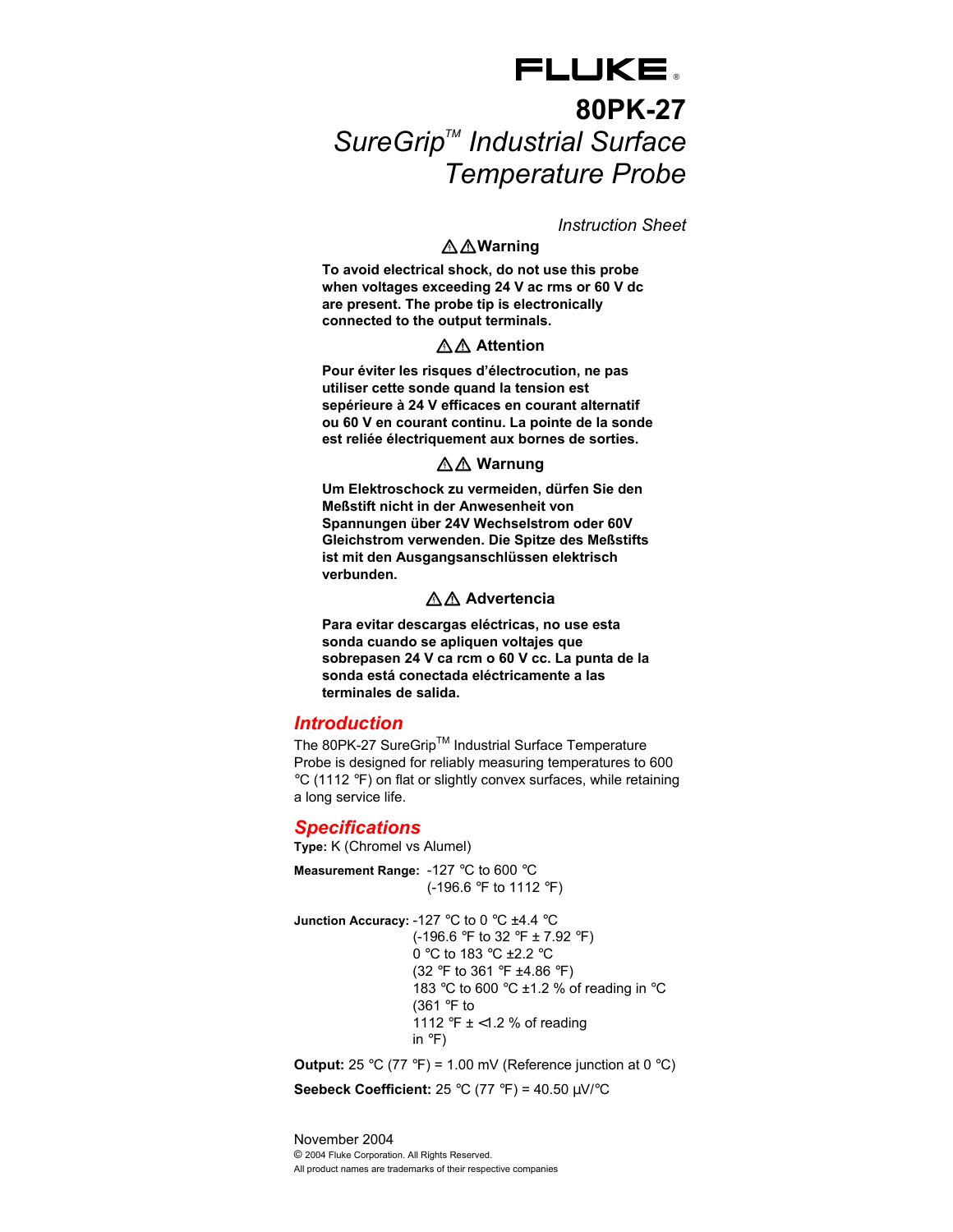**Measurement Time (Time Constant):** 1 time constant equals 330 ms; 5 time constants equal final reading. See "Application Information" below.

**Maximum Voltage Rating at Probe Tip:** 24 V ac rms, or 60 V dc

**Probe Tip:** Maximum Temperature: 600 °C (1112 °F) Material: 303 stainless steel

**Sheath Material:** 303 stainless steel

**Cable Length:** 40 inches (1 meter)

**Cable Isulation:** Material: PVC Maximum Temperature: 105 °C (220 °F) Minimum Temperature: -20 °F

**Conductors:** Type: K Size: AWG #24 stranded (7 strands of #32) Length: 1.2 meters nominal (4 ft)

**Handle:** Material: Hytrel Maximum Temperature: 65.6 °C (150 °F) Minimum Temperature: -40 °C (-40 °F)

#### **Connector:**

Type: yellow mini-thermocouple connector with 0.792 mm (0.312 in) pin spacing Material: Hytrel Maximum Temperature: 125 °C (275 °F)

#### **Dimensions:**

Diameter: 22.9 mm (0.9 in) Length: 322.6 mm (12.75 in)

# *Measurement Considerations*

## *Instrument Compatibility*

The 80PK-27 is designed to be compatible with any temperature measuring instrument that accepts Type K thermocouples, has a miniature thermocouple connector, and has cold reference junction compensation. Accuracy of the temperature measuring instrument must be considered along with the 80PK-27 accuracy specifications in order to determine the overall accuracy of the combination.

### **Temperature Limitations**

The probe tip has continuous temperature rating of 600 °C. However the rest of the assembly is rated for a lower temperature. See the specifications for further information.

### **Media Limitations**

Media must be compatible with Chromel, Alumel, and 303 stainless steel.

### **Application Information**

At high temperatures, a surface temperature probe removes a small amount of heat from the measured surface. At 600 °C on a polished metal surface, the temperature at a contact point will be lowered, typically not more than 2 °C. A lowering of the temperature at the contact point is less likely (and contact response time is quicker) on clean, polished, thermally conductive surfaces than on materials with low thermal conductivity, such as plastic or rough, contaminated surfaces. To obtain the best thermal contact and performance, the stainless steel ring must make full and firm contact with the measurement surface.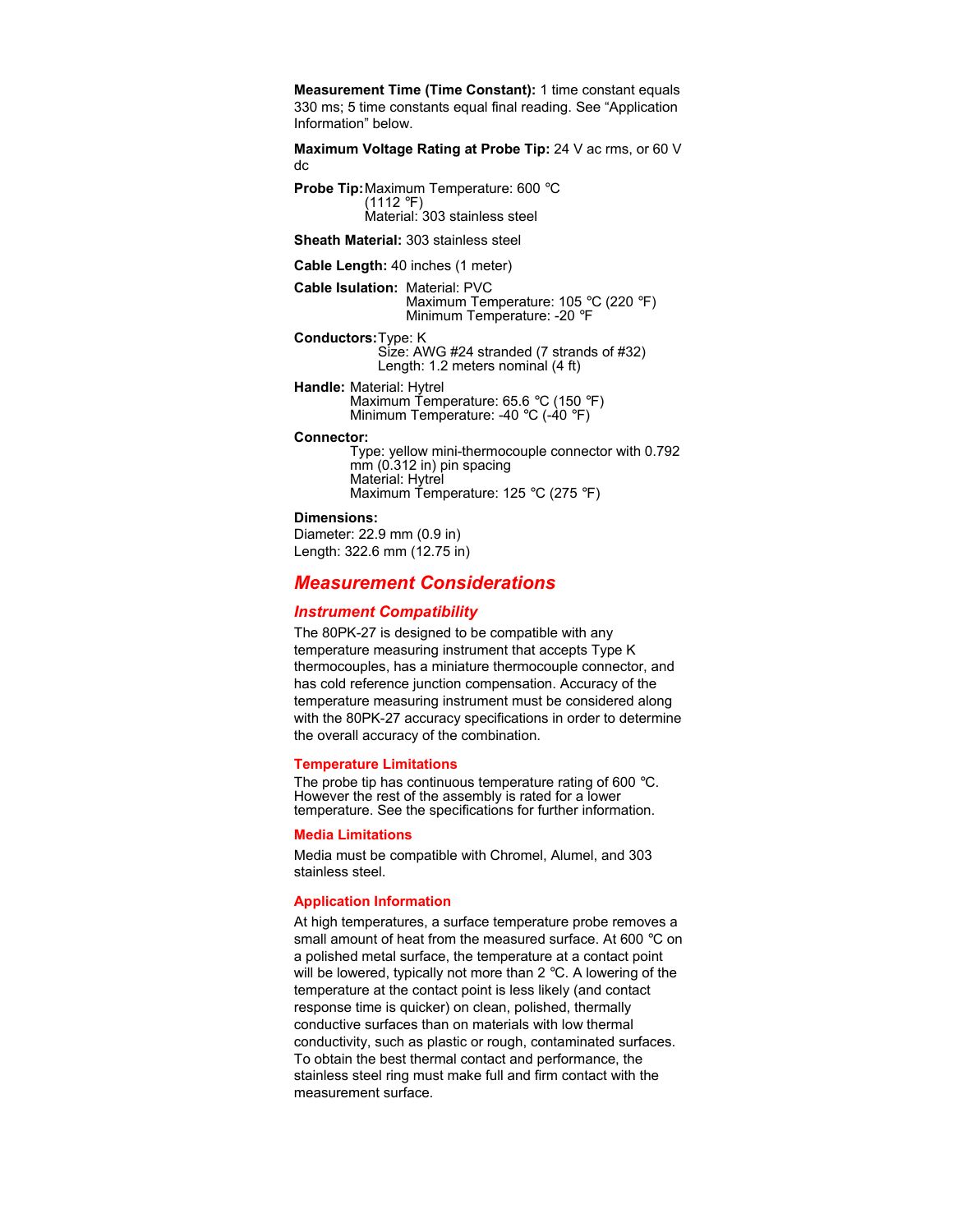# *Operation*

Use the 80PK-27 as follows:

- 1. Using the miniature thermocouple connector, connect the 80PK-27 to a compatible Type K temperature measuring instrument.
- 2. Turn on the measuring instrument and select the appropriate range and scale.
- 3. Read the temperature on the measuring instrument. When no heat or cold is applied to the sensing ribbon, the measuring instrument should display the ambient (room) temperature. If the instrument does not readout properly, refer to "Troubleshooting".

# *Measuring Technique*

To improve the accuracy of your temperature measurements:

- When measuring higher than ambient temperatures, adjust the connection between the probe and the surface until you get the highest temperature reading.
- When measuring lower than ambient temperatures, adjust the connection between the probe and the surface until you get the lowest temperature reading.
- When measuring near ambient temperatures, make the reading when the thermometer readout is most stable.

# *Troubleshooting*

When no heat or cold applied to the probe, the measuring instrument should display the ambient temperature. If the measuring instrument does not do so, try the following:

- 1. Verify that the temperature measuring instrument is designed for Type K thermocouples. It should have a yellow input connector and/or be marked "K".
- 2. Check for an open circuit indicator on the measuring instrument. Some temperature measuring instruments have a built-in circuit to indicate if the connected probe is open. (All Fluke instruments have this feature.) Refer to instrument's owner's manual to see if this feature is available.

If you suspect a broken connection, use an ohmmeter to check probe continuity from pin to pin. If the ohmmeter should read 10 ohms or less if there is continuity.

3. Short the two input pins of the measuring instrument with a piece of wire. If the instrument is functioning it should indicate the ambient temperature.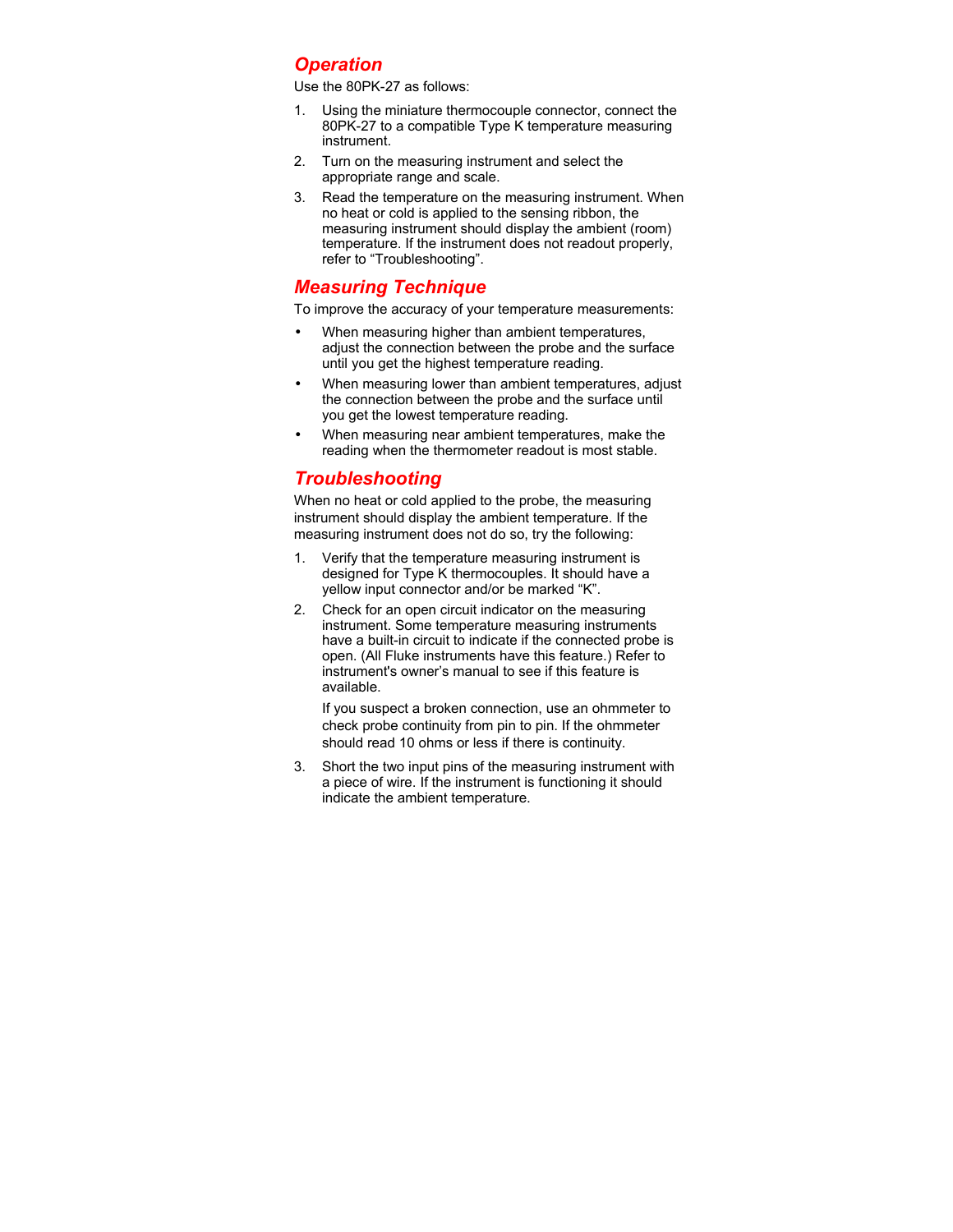

**Figure 1. 80PK-27** 

# *Cleaning*

Dip ¼" of the probe tip in the water. Do not dip the entire probe tip! Brush *lightly* with a toothbrush. Excessive or abrasive brushing can damage the probe and void the warranty. If necessary you can dip the brush, but not the probe, into rubbing alcohol. To dry the probe, bake it for a minimum of two hours at 150-200 °F (66-93 °C). Baking at temperatures above 200  $\degree$ F (93  $\degree$ C) can damage the cord and void the warranty.

# *Contacting Fluke*

For application or operation assistance, or information on Fluke products, call: USA: 1-888-44-FLUKE (1-888-443-5853) Canada: 1-800-36-FLUKE (1-800-363-5853) Europe: +31 402-675-200 Japan: +81-3-3434-0181 Singapore: +65-738-5655 Anywhere in the world: +1-425-446-5500 For USA Service: 1-888-99-FLUKE

(1-888-993-5853)

Or, visit Fluke's Web site at www.fluke.com.

To register your product, visit register.fluke.com